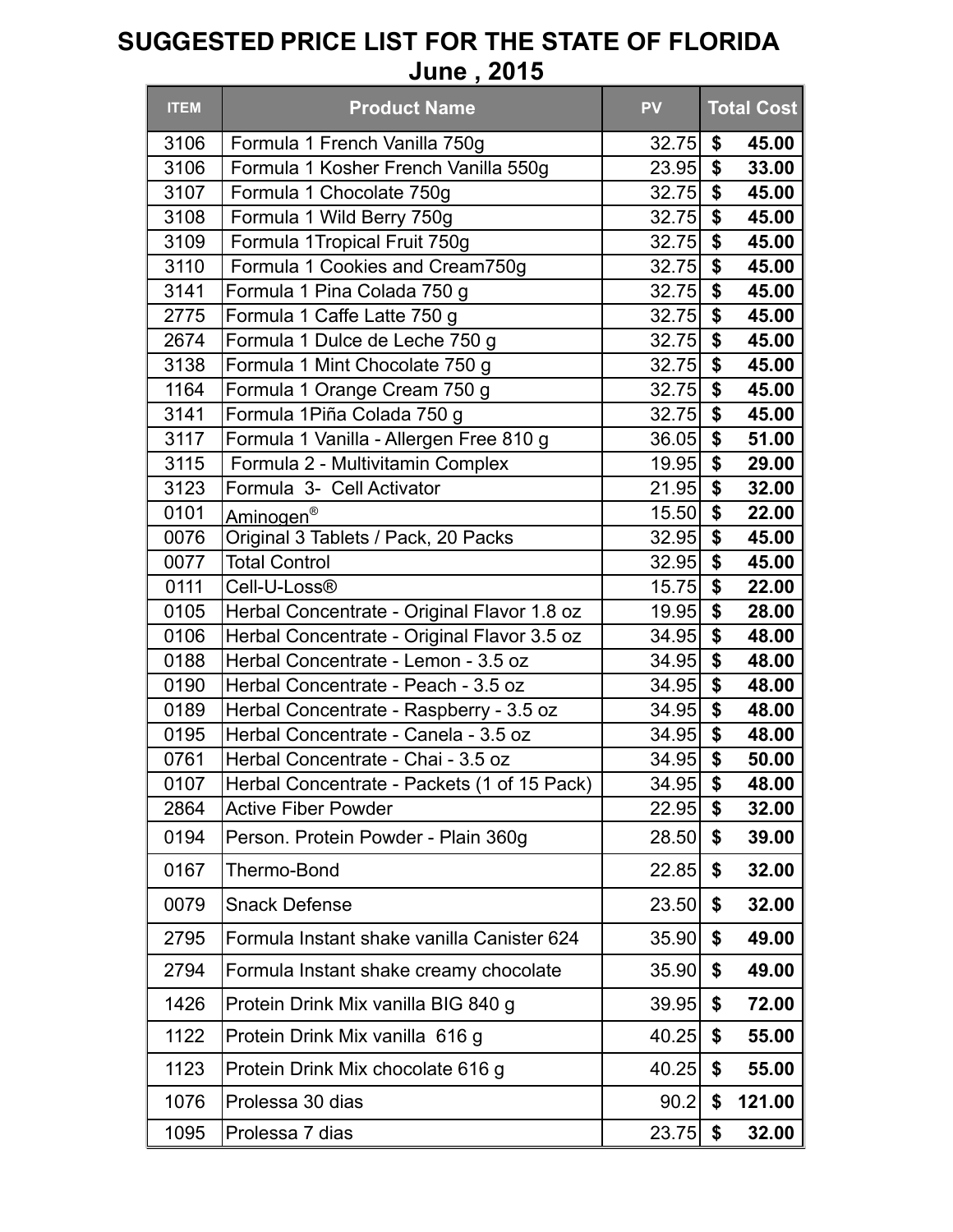| <b>ITEM</b> | <b>Product Name</b>                        | <b>PV</b> | <b>Total Cost</b>                             |
|-------------|--------------------------------------------|-----------|-----------------------------------------------|
| <b>ITEM</b> | <b>SNACKS</b>                              | <b>PV</b> | <b>Total Cost</b>                             |
| 3057        | Weigh Loss Sampler Pack                    | 10.03     | \$<br>15.00                                   |
| 3119        | Beverage Mix - Wild Berry                  | 18.75     | $\overline{\$}$<br>29.00                      |
| 3121        | Beberage Mix Canister- Peach Mango         | 18.75     | \$<br>29.00                                   |
| 0291        | Soup Mix - Créme of Chicken                | 9.85      | $\overline{\boldsymbol{\mathsf{s}}}$<br>15.00 |
| 3142        | Chili Lime - Soy Nuts 12 Packets / Box     | 10.95     | $\overline{\boldsymbol{\mathsf{s}}}$<br>15.00 |
| 3143        | Salted - Soy Nuts 12 Packets / Box         | 10.95     | \$<br>15.00                                   |
| 0290        | Protein Bars - Chocolate Coconut           | 10.95     | \$<br>23.00                                   |
| 0365        | Protein Bars DELUXE peanut                 | 13.22     | \$<br>36.00                                   |
| <b>ITEM</b> | <b>HEART HEALTH</b>                        | <b>PV</b> | <b>Total Cost</b>                             |
| 0036        | Niteworks <sup>™</sup>                     | 89.95     | \$<br>118.00                                  |
| 3150        | NEW - Trial Size Niteworks <sup>™</sup>    | 48.75     | \$<br>64.00                                   |
| 0100        | Tri-Shield- Neptune Krill Oil              | 35.50     | \$<br>49.00                                   |
| 0032        | <b>Mega Garlic Plus</b>                    | 12.95     | \$<br>18.00                                   |
| 1096        | <b>Core Complex</b>                        | 84.95     | \$<br>127.00                                  |
| 0065        | Herbalifeline                              | 25.75     | \$<br>36.00                                   |
| 1500        | CoQ10                                      | 38.05     | $\mathbf S$<br>51.00                          |
|             |                                            |           |                                               |
| <b>ITEM</b> | <b>DIGESTIVE HEALTH</b>                    | <b>PV</b> | <b>Total Cost</b>                             |
| 1220        | Limpieza Digestiva(sab+flora+21d)          | 68.15     | \$<br>93.00                                   |
| 0002        | Herbal Aloe Drink - Quart Size             | 13.75     | \$<br>19.00                                   |
| 0004        | Herbal Aloe Drink - 1/2 Gallon - Ready     | 40.20     | \$<br>55.00                                   |
| 1188        | Herbal Aloe - 1/2 Gallon Concentrate Mango | 92.55     | $\overline{\mathbf{s}}$<br>127.00             |
| 2748        | <b>Herbal Aloe MANGO Power</b>             | 32.95     | $\overline{\$}$<br>45.00                      |
| 0006        | Herbal Aloe Drink - ORIGINAL Concentrate   | 24.95     | \$<br>35.00                                   |
| 1065        | Herbal Aloe Drink - MANGO Concentrate      | 24.95     | \$<br>35.00                                   |
| 0023        | Florafiber                                 | 12.50     | \$<br>18.00                                   |
| 2864        | <b>Active Fiber Powder Apple Flavor</b>    | 22.95     | \$<br>32.00                                   |
| 1154        | 21 Day Herbal Cleansing - AM/PM NEW        | 30.70     | \$<br>41.00                                   |
| <b>ITEM</b> | <b>STRESS MANAGEMENT</b>                   | <b>PV</b> | <b>Total Cost</b>                             |
| 0055        | <b>Relax Now</b>                           | 13.95     | \$<br>19.00                                   |
| 0138        | <b>Sleep Now</b>                           | 13.25     | \$<br>18.00                                   |
| <b>ITEM</b> | <b>IMMUNE HEALTH</b>                       | <b>PV</b> | <b>Total Cost</b>                             |
| 0022        | Schizandra Plus                            | 15.50     | \$<br>21.00                                   |
| 1502        | <b>Best Defense</b>                        | 9,95      | \$<br>14.00                                   |
| 3272        | Garden 7 - Fruit and Vegetable             | 39.95     | \$<br>55.00                                   |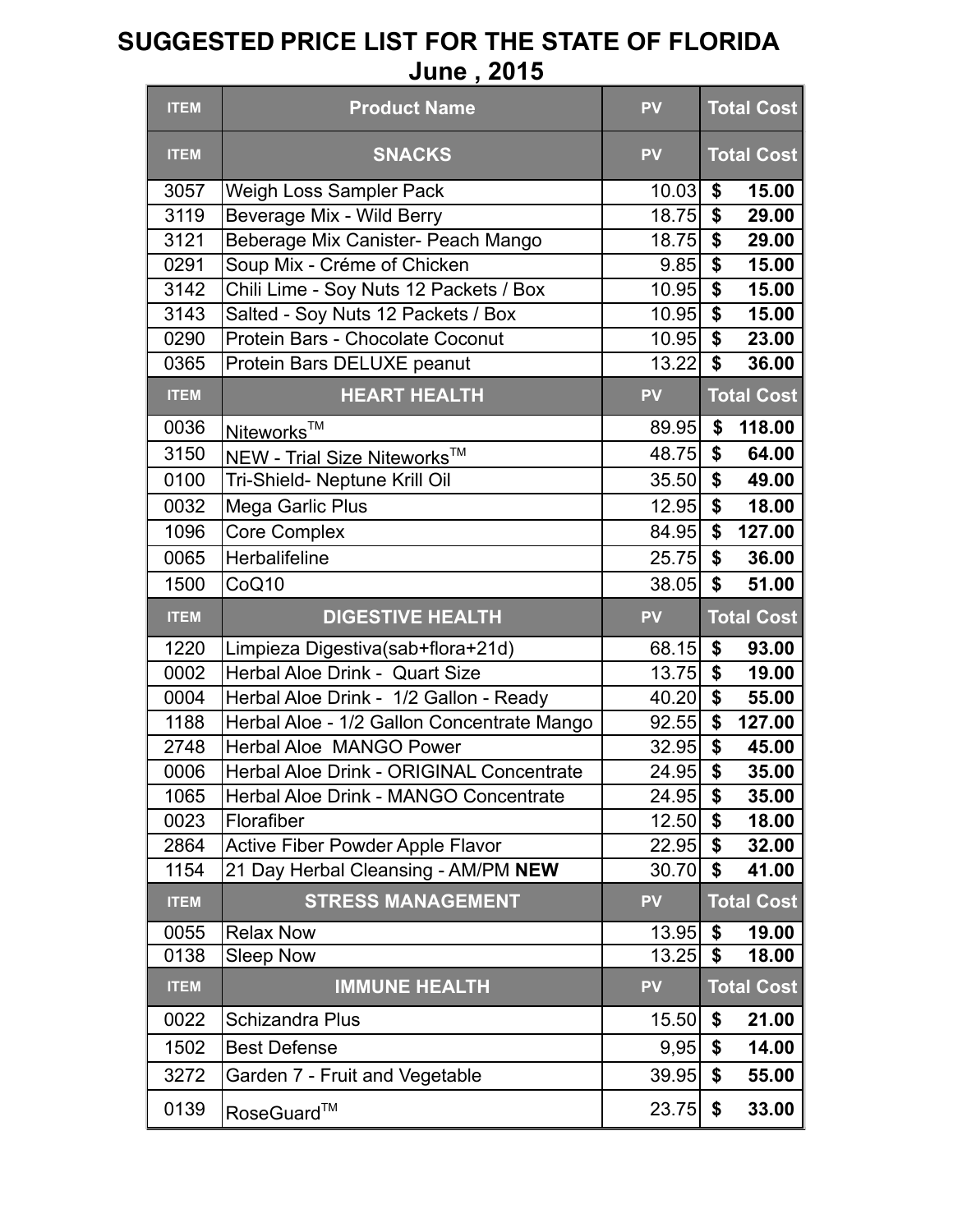| <b>ITEM</b>  | <b>Product Name</b>                                                                | <b>PV</b>          | <b>Total Cost</b>                                   |
|--------------|------------------------------------------------------------------------------------|--------------------|-----------------------------------------------------|
| 0434         | <b>Hand Sanitizer</b>                                                              | 1.90               | \$<br>4.00                                          |
| <b>ITEM</b>  | <b>WOMEN'S HEALTH</b>                                                              | <b>PV</b>          | <b>Total Cost</b>                                   |
| 0565         | <b>Xtra-Calc Advanced</b>                                                          | 10.70              | \$<br>15.00                                         |
| 0566         | Tang Kuei Plus - Herbal Tablets                                                    | 13.30              | $\overline{\$}$<br>18.00                            |
| 0279         | <b>Triple Berry Complex</b>                                                        | 13.95              | $\overline{\$}$<br>19.00                            |
| 1061         | <b>Woman's Choice</b>                                                              | 37.00              | $\overline{\mathbf{s}}$<br>51.00                    |
| <b>ITEM</b>  | <b>MEN'S HEALTH</b>                                                                | <b>PV</b>          | <b>Total Cost</b>                                   |
| 0039         | <b>Prelox Blue</b>                                                                 | 49.95              | \$<br>69.00                                         |
| 0053         | <b>Ultimate Prostate Formula</b>                                                   | 27.70              | \$<br>37.00                                         |
| 0024         | Male Factor 1000 <sup>®</sup>                                                      | 41.00              | \$<br>56.00                                         |
| <b>ITEM</b>  | <b>HEALTHY AGING</b>                                                               | <b>PV</b>          | <b>Total Cost</b>                                   |
| 0555         | Joint Support - Glucosamine w/ Herbs                                               | 20.90              | \$<br>29.00                                         |
| 0064         | Ocular Defense Formula                                                             | 17.20              | $\boldsymbol{\mathsf{s}}$<br>25.00                  |
| <b>ITEM</b>  | <b>CHILDREN'S HEALTH</b>                                                           | <b>PV</b>          | <b>Total Cost</b>                                   |
| 0005         | Kindermins <sup>®</sup> - Multivitamin Liquid Drops                                | 15.25              | \$<br>21.00                                         |
| 0328         | <b>MultiVites</b>                                                                  | 17.50              | $\overline{\mathbf{s}}$<br>24.00                    |
| 0367         | Herbalife Kids Vanilla Shake- Canister                                             | 19.95              | \$<br>28.00                                         |
|              |                                                                                    |                    |                                                     |
|              |                                                                                    |                    |                                                     |
| <b>ITEM</b>  | <b>ENERGY AND FITNESS</b>                                                          | <b>PV</b>          | <b>Total Cost</b>                                   |
| 0122         | <b>NRG - Nature's Raw Guarana Tablets</b>                                          | 14.75              | $\boldsymbol{\mathsf{\$}}$<br>21.00                 |
| 0102         | NRG - Nature's Raw Guarana Tea                                                     | 14.75              | $\overline{\$}$<br>$\overline{2}1.00$               |
| 1427         | Original Green Tea 1.69 oz                                                         | 28.25              | $\overline{\$}$<br>40.00                            |
| 1428         | Pomograde Green Tea 1.69 oz                                                        | 28.25              | $\overline{\$}$<br>40.00<br>41.00                   |
| 2744<br>2745 | <b>H3O Lemonade Canister</b>                                                       | 29.95<br>29.95     | $\overline{\$}$<br>$\overline{\mathbf{s}}$<br>41.00 |
| 2717         | H3O Orange Canister                                                                | 29.95              | \$<br>41.00                                         |
| 2718         | H3O Orange 15 sticks<br>H3O Lemonate 15 Sticks                                     | 29.95              | $\overline{\bullet}$<br>41.00                       |
| 3151         |                                                                                    | 15.95              | $\overline{\$}$<br>22.00                            |
| 3277         | <b>NEW LIFTOFF<sub>TM</sub></b> Orange<br>$NEW$ LIFTOFF <sub>TM</sub> -orange-30   | 47.70              | \$<br>66.00                                         |
| 1412         | Herbalife 24 F-1 Sports (Creamy Vainilla)                                          | 41.60              | $\overline{\boldsymbol{\theta}}$<br>55.00           |
| 1413         | Herbalife 24 Hydrate (Tangerine Citrus)                                            | 27.75              | $\overline{\$}$<br>37.00                            |
| 1414         | Herbalife 24 Prepare (Tropical Mango)                                              | 73.10              | $\overline{\$}$<br>97.00                            |
| 1415         | Herbalife 24 Prolong (Subtle Limon)                                                | 41.60              | $\overline{\$}$<br>55.00                            |
| 1416         | Herbalife 24 Rebuild Endurance (Vainilla)                                          | $\overline{55.50}$ | $\overline{\$}$<br>73.00                            |
| 1417         | Herbalife 24 Rebuild Strenght (Chocolate)                                          | 68.45              | $\overline{\$}$<br>90.00                            |
| 1418         | Herbalife 24 Restore                                                               | 27.70              | $\overline{\mathbf{s}}$<br>37.00                    |
| <b>ITEM</b>  | <b>OUTER NUTRITION</b>                                                             | <b>PV</b>          | <b>Total Cost</b>                                   |
| 0775         | Herbalife SKIN 7 Day Results Kit                                                   | 17.85              | \$<br>42.00                                         |
| 1493         | Herbalife SKIN Advance Prog. Normal to Dry                                         | 176.65             | \$<br>251.00                                        |
| 1497<br>1492 | Herbalife SKIN Advance Prog. Normal to<br>Herbalife SKIN Basic Prog. Normal to Dry | 176.65<br>86.25    | \$<br>251.00<br>$\overline{\$}$<br>122.00           |